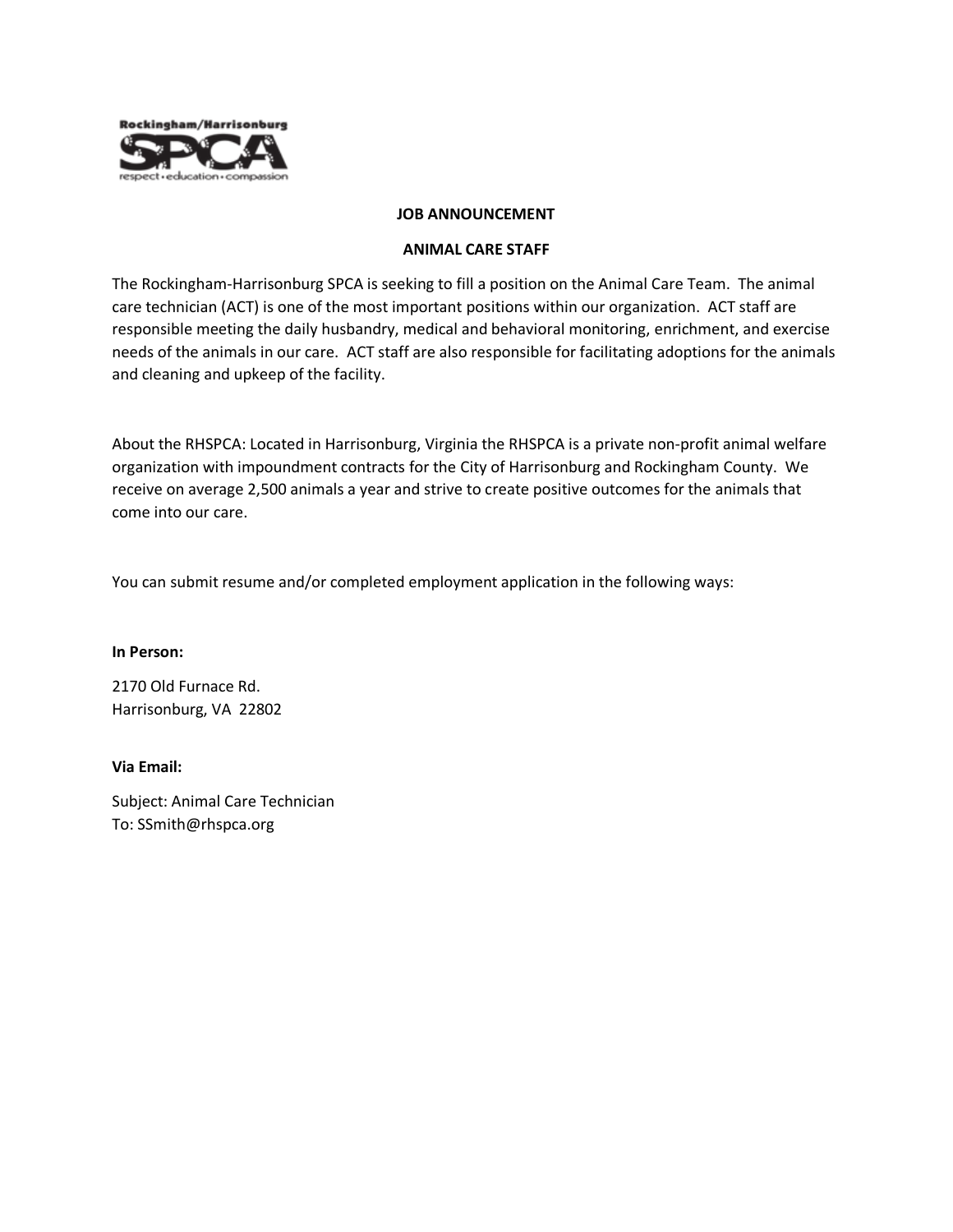| <b>JOB DESCRIPTION</b> |                                                                                                                                                                                                                                                |
|------------------------|------------------------------------------------------------------------------------------------------------------------------------------------------------------------------------------------------------------------------------------------|
| <b>JOB TITLE:</b>      | ANIMAL CARE STAFF                                                                                                                                                                                                                              |
| DEPARTMENT:            | <b>Shelter Operations</b>                                                                                                                                                                                                                      |
| ACCOUNTABILITIY:       | <b>Assistant Care Manager</b>                                                                                                                                                                                                                  |
| FUNCTION:              | Under direct responsibility of the Assistant Care Manager, the Animal Care<br>Technician's primary responsibilities include animal care and husbandry<br>functions, providing adoption counseling services, and general cleaning<br>functions. |

### DUTIES AND RESPONSIBLITIES

### General:

- 1. Perform duties in a manner which encourage attainment of R-H SPCA goals.
- 2. Work courteously and cooperatively with the staff, volunteers, fosters, adopters, partners and donors to ensure that all R-H SPCA policies and procedures are followed, and new ones implemented successfully.
- 3. Ensure quality care and humane treatment for the animals owned by the R-H SPCA.
- 4. Participates in meetings with other staff members and shares ideas and suggestions designed to improve working conditions, welfare of pets and the organization.

## Communication:

- 1. Provide excellent people service and engagement to staff, volunteers, and the public alike.
- 2. Communicate effectively, written, and oral, to ensure pertinent information is exchanged in a productive and professional manner.
- 3. Proficiency with email and ability keep themselves abreast of new information shared via email.
- 4. Appropriately utilizes the shelter software to ensure thoroughness and completeness of animal records and to document of health and behavioral concerns.

Animal Care & Husbandry:

- 1. Responsible for cleaning of animal areas, equipment, general facilities cleaning and laundry per operational guidelines.
- 2. Practice safe and humane treatment of animals with interactions geared towards improving adoptability of the animals.
- 3. Provide for the medical and behavioral needs of the animals as instructed.
- 4. Provides proper care and feeding of pets in assigned area as directed by Standard Operating Procedures.
- 5. Notifies appropriate staff of repairs and maintenance needed on premises and assisting with such repairs and maintenance as needed.
- 6. Notifies appropriate staff of the health, behavioral and safety concerns of animals being cared for. Monitors and reports changes in disposition and health daily.